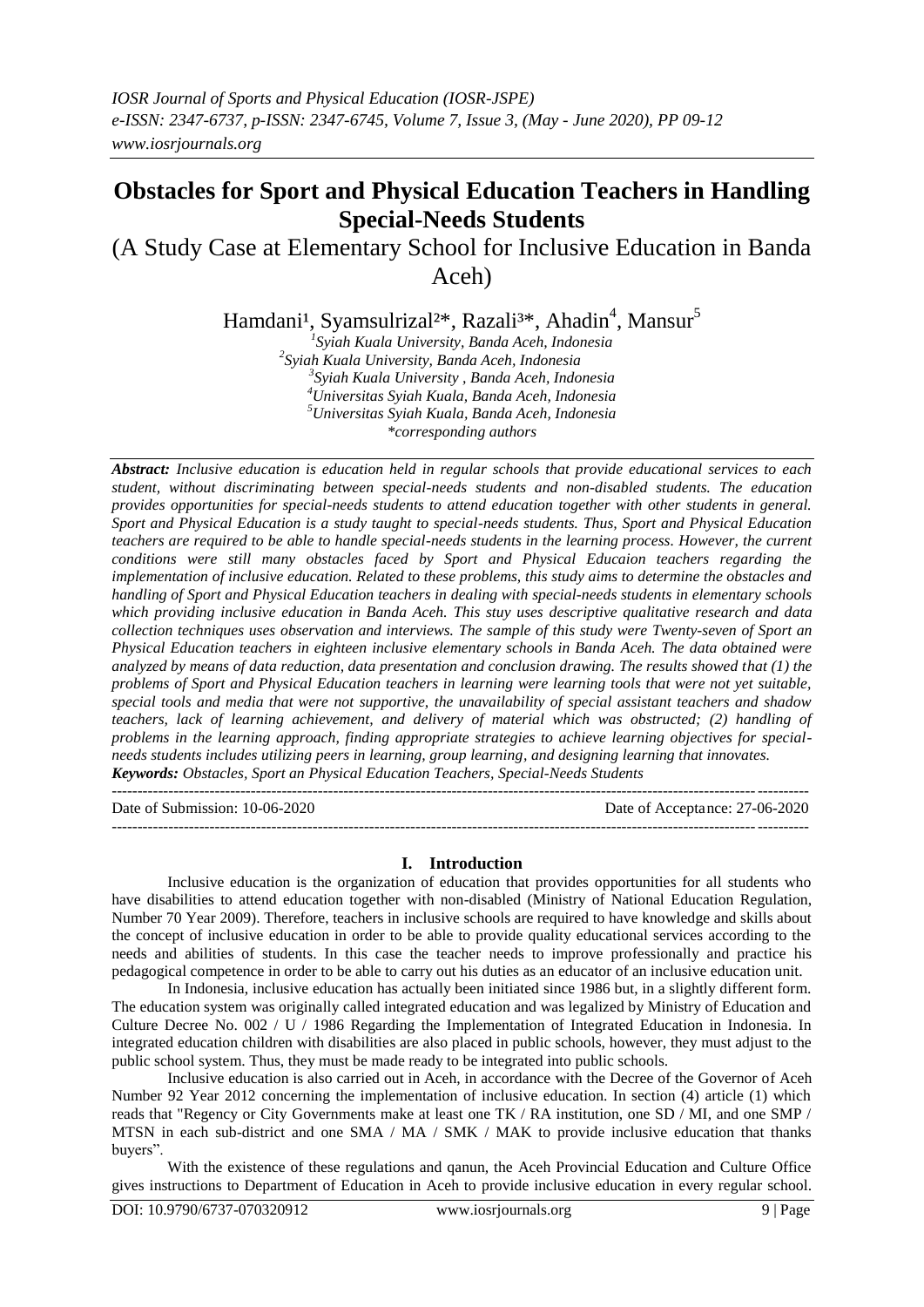Schools that have implemented inclusive education must accept special-needs students to obtain educational services as same as non-disabled students in general.

One of the areas in Aceh that runs inclusive education is Banda Aceh. It is based on the 2013 Banda Aceh's Government Decree by considering that inclusive education is a more democratic concept of education and recognizes individual differences and supports the realization of education for all, and for the smooth implementation of inclusive education it is deemed necessary to show schools implementing educational models inclusion in Banda Aceh City. (Mayor's Decree, Number. 52 Year 2013). In the Mayor's Decree, it was stated that there were 15 elementary schools that provided an inclusive education model in Banda Aceh. The education model will also be applied in all subjects, because as we know that inclusive schools are schools that combine special-needs students with non-disabled students in one class and actively involved in all subjects or taught material.

Special-needs students have different types based on their characteristics and the barriers that usually attend school in Special Needs Schools based on their character and specificity. For special-needs students with certain specificities such as mild difficulties can be placed in inclusive classes. Students included in the category of inclusion includes ; blind, deaf, mentally retarded, mentally disabled, mental disabilities, learning difficulties, behavioral disorders, and special intelligent and special talents.

Implementation of inclusive education requires the school to make adjustments in terms of both curriculum, educational facilities, as well as a learning system tailored to the individual needs of learners. In fact, it is yet able to apply inclusive schools because they have to prepare many things such as learning for special-needs students

The teacher plays a role as a service provider in the context of inclusive education according to the characteristics and needs of students. Lack of understanding and pedagogical skills should be viewed as a challenge in managing students with disabilities in inclusive schools.Lack of understanding and acceptance of the existence of special-needs students, teachers require knowledge and experience in dealing with them (Wardani, 2009).

In inclusive education, sport and physical education are provided to all children with different characteristics including students with special needs. In schools that provide inclusive education there are students who experience a variety of obstacles, both visual, hearing, motor, communication, attention, emotional, behavioral, social, and so on. They have the right to get sport and physical education that can help the obstacles and needs they have. Therefore, learning Sport and Physical Education becomes more complex for teachers in making all student's needs for movement can be met and can increase their potential optimally.

In fact, not all special-needs students receive Sports and Physical Education services according to their needs or obstacles, because not all sport and physical education teachers understand and know the services that must be provided to students with special needs. The main problems that are often complained by physical and physical education teachers in the implementation of learning in inclusive schools through the results of observations include: the absence of special guidance teachers in inclusive schools, the lack of competence of sport and physical education teachers in dealing with special-needs students, teachers difficulties in process activities teaching and learning, and lack of understanding of sport and physical education teachers about special-needs students.

Moreover, this inclusive education model will find its own obstacles in its implementation, considering that non-disabled and special-needs students do not have the same conditions. It means, a methods that is suitable for non-disabled students is not necessarily suitable for special-needs students, and vice versa. Therefore, schools, especially teachers, are required to be able to manage learning with a variety of approaches and strategies so that both non-disabled and special-needs students can both feel comfortable in the teaching and learning process at the inclusive school.

From the description of this background, writers conducted a study that aims to find out the problems and handling of physical education and sports teachers in dealing with children with special needs in inclusive elementary schools in Banda Aceh.

# **II. Research Methods**

The research used is descriptive qualitative approach. The subjects in this study were 27 of Sport and Physical teachers who teach in elementary schools providing inclusive education in Banda Aceh. The research instrument used was an observation sheet and an interview. The aspects studied were learning with components in accordance with the technical guidelines for the implementation of inclusive education by the Aceh Education Office in 2014. Learning aspects included syllabus, lesson plans, learning media, use of special tools in learning, special assistant teachers, shadow teachers, and different teaching resources.

Data collection techniques used were observation and interviews. Furthermore, the data obtained are analyzed with the stages of data reduction, data presentation, and conclusions. The study was conducted on March until April 2020.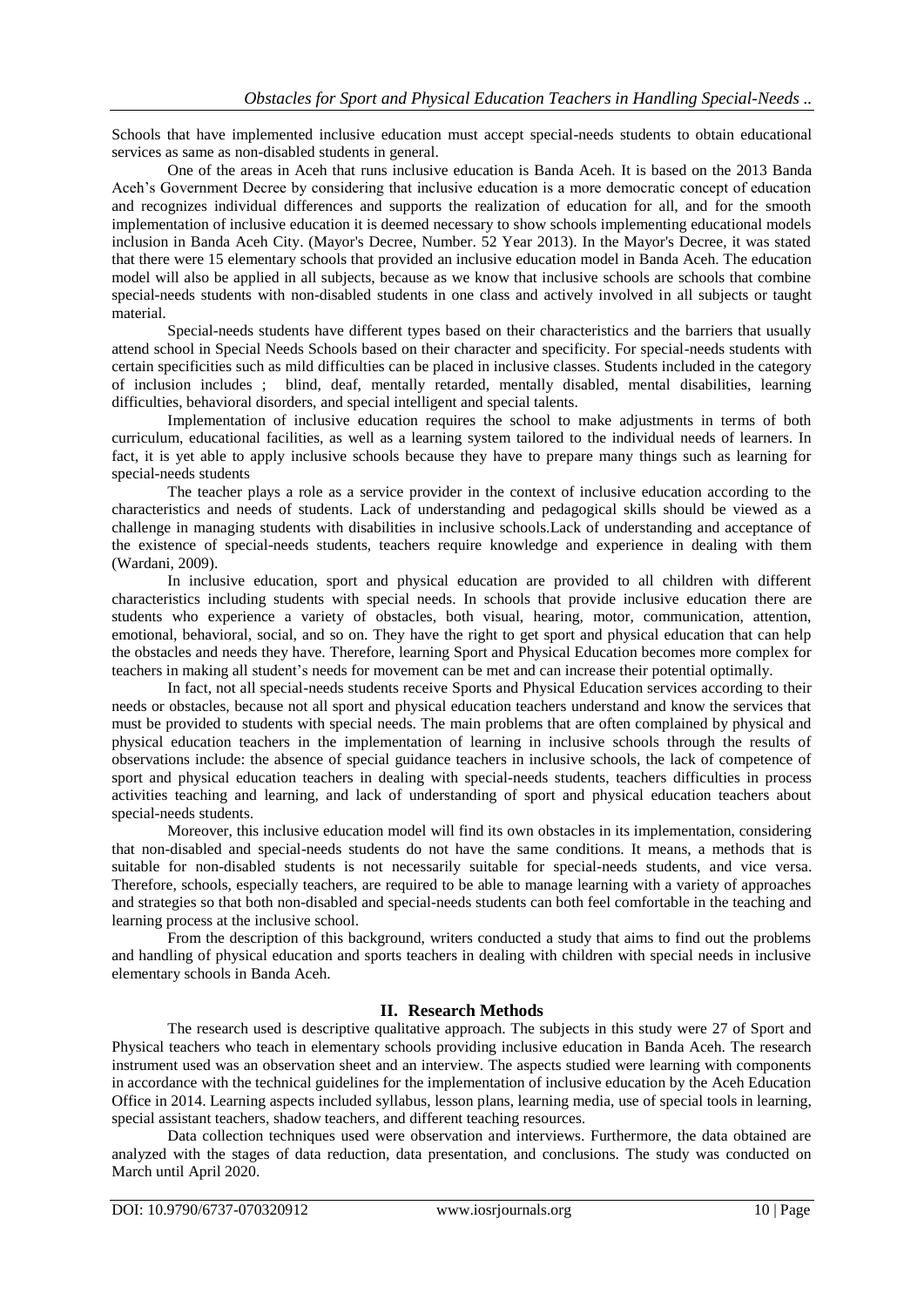## **III. Results**

A description of the results of observations and interviews about problems with sport and physical education teachers related to technical learning of special-needs students in Banda Aceh inclusive elementary school as follows:

#### a. Observation Results

Observation results show that all inclusive elementary schools in Banda Aceh show that the learning tools used were still general, meaning the same as the equipment for regular schools. In addition, special media for special-needs student was also not owned. However, there were eight inclusive elementary schools in Banda Aceh that have shadow teachers. The schools includes: SDN 1, 16, 18, 39, 53, 54, 55, 57 Banda Aceh. Sedo is a teacher who helps PJOK teachers in teaching according to the needs of special needs children. Sedimentation is provided by special needs parents with special needs for autistic children.

Shadow teacher is a teacher who helps sport and physical education teachers in teaching according to special-needs students. Shadow teachers were provided by parents of special-needs students who were intended for mild autistic types.

#### b. Interview Results

Interview results obtained from sport and physical education teachers who deal with special-needs students in inclusive elementary schools in Banda Aceh were obstacles in developing common learning tools. Lesson Plans were made as usual, but in the implementation of special-needs students were given more attention because it was rather slow motorically. The device was not in accordance with technical guidelines, so the need for a curriculum that was modified according to the needs of special-needs students

Another obstacles was the unavailability of special assistant teachers, shadow teachers and special media or tools that could help handle special-needs students in learning. Shadow teacher and special assistant teacher as well as media or special tools were needed in the learning process. These constraints cause sport and physical education teachers to provide repeated explanations to special-needs students who were slow learners so that it takes up the time of other regular students. Thus, sport and physical education teachers encounter obstacles in learning activities to be able to give more attention and be patient in teaching with insufficient time.

Handling was carried out on technical problems of general learning that applied such as designing the same tools as regular students. However, sport and physical education teachers deal with these obstacles while still paying attention to students with special needs. Sport and physical education teachers also provide understanding to other regular students to continue to love special-needs students. Handling of the absence of assistant teachers, shadow teachers and media or special tools for special-needs students was responded by making notes on the development of special-needs students to replace the assessment. In addition special-needs students were given a rather low material first, then assignments were also given with a number that less than non-disabled students. Thus, the handling was carried out by sport and physical education teachers related to learning constraints was to approach learning and find appropriate strategies to achieve learning objectives for special-needs students.

## **IV. Discussion**

Based on the results of the study, sport and physical education teachers were designed learning tools with the general curriculum, namely Curriculum 13. It was due to the absence of socialization related to curriculum models that were suitable for students with special needs according to the technical instructions of inclusive education. This lack of socialization has made sport and physical education teachers apply technical learning in general.

When learning in class takes place, slow learner students get the same material and methods of delivery as other students, it was repeated deeper for slow learner students. In the sport and physical education teachers do not always use ordinary learning media, so sport and physical education teachers combine adaptive learning media for special-needs students. These constraints such as the results of research Tarnoto (2016) which concluded that the problems that arise in inclusive schools include facing students who are slow learners.

Teaching materials provided for special-needs students and non-disabled students were generally the same. The material given during classical learning in class is the same level of difficulty and it does not appear that in class there are students who have special needs with the type of slow learner or have learning difficulties. It also means that the Lesson Plan used in one class was the same even though there were special-needs students. However, sport and physical education teachers apply in learning activities by providing strategies or approaches that were different from regular students.

The arrangement of inclusive elementary school classes in Banda Aceh is the same as regular schools in general, no special decorations and specific themes are prepared. However, all students, both non-disabled